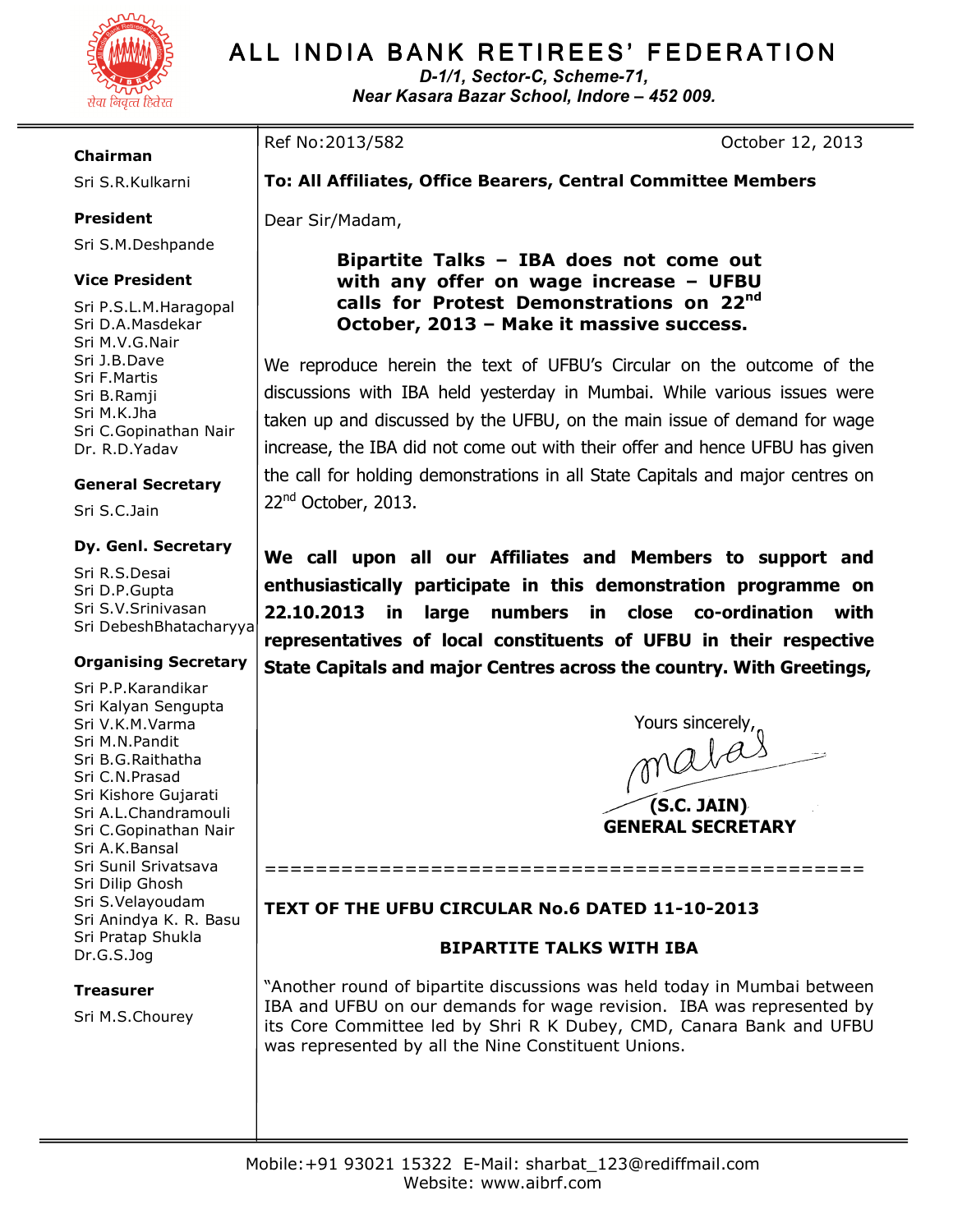**D.A. Formula:** Revision of Dearness Allowance formula has been discussed at length since the CPI points under 1960-series are no longer compiled and published and the DA payable is being arrived at after duly converting the Consumer Price Index (CPI) points compiled under 2001-series.

UFBU has impressed upon the need to switch over to CPI 2001-series for payment of DA and revision of DA on monthly basis. IBA said that they have to examine the matter in detail before responding.

**Reimbursement of Hospitalisation Expenses: Management wanted to know** the response of the UFBU on introduction of Medical Insurance Scheme. UFBU constituents after elaborate discussions among the unions decided to have improvements in the present scheme and have it in-house rather than switching over to insurance especially in view of the difficulties faced wherever the insurance scheme is in operation. Hence, UFBU conveyed to IBA its disinclination towards introduction of Medical Insurance Scheme in place of the existing scheme for Reimbursement of Hospitalisation Expenses. However, the IBA suggested that whatever difficulties that are being envisaged could be discussed and sorted out and requested UFBU to reconsider its viewpoints.

**Compassionate Appointments:** UFBU sought to know the developments in regard to Compassionate Appointments, since a long time has elapsed after sending recommendations of IBA on the Scheme to the Ministry of Finance, Government of India. IBA informed that the matter is still pending with the Government. UFBU exhorted upon the need to finalise the matter immediately as it has been lingering on for many years without any resolution.

**Superannuation Cost:** UFBU demanded that the cost on superannuation and welfare measures should not be included in the cost of wage revision. IBA said that they would examine the matter.

Five-day Week: UFBU has insisted for introduction of 5-day week in the banking industry for the reason that after introduction of technology, various alternate channels like ATMs, Net Banking, etc. are widely available and being utilized by the customers, and hence, it would not cause any inconvenience. Besides it is a common and growing phenomenon globally to have 5-day week to ensure better quality of life. IBA assured to examine the matter.

Introduction of concepts of Cost-to-Company (CTC) and Variable Pay: UFBU has conveyed unequivocally its opposition for the introduction of concepts of CTC and Variable Pay in the banking industry.

**Wage revision of officers:** Responding to the earlier stand taken by IBA to restrict negotiations in case of officers from Scale-I to Scale-III alone excluding officers from Scale-IV to VII, UFBU demanded that the negotiations should be held with the negotiating unions on wages and service conditions of all officers from Scale-I to Scale-VII as hitherto especially in view of the service conditions being common for all the categories and also to ensure relativity between the Scales.

Directions to work on Holidays declared under N.I. Act: Most of the holidays declared for festivals in various States under N.I. Act differ from State